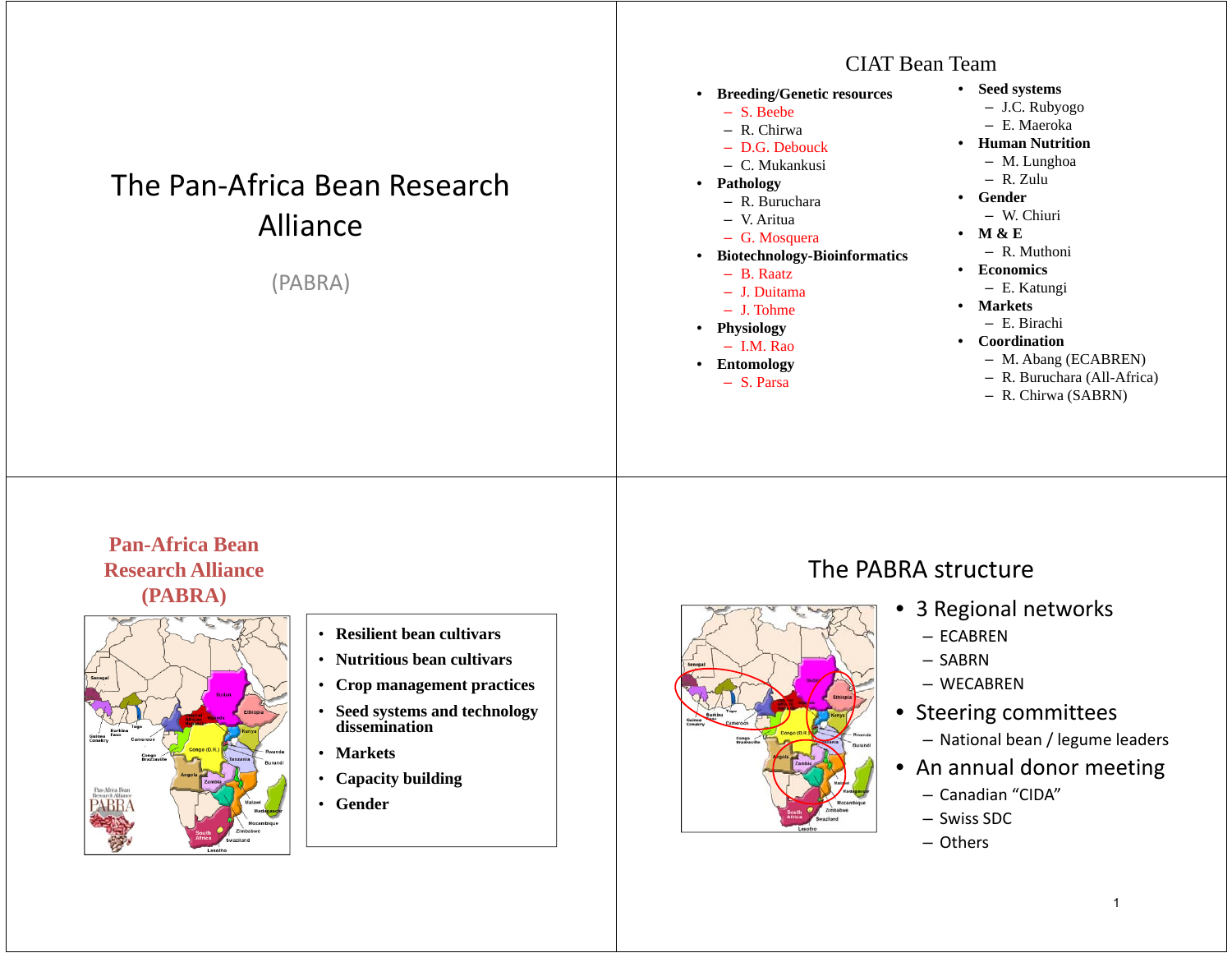## Current status

- CIDA (Canadian International Development Agency)
	- Now absorbed by DFATD (Dept of Foreign Affairs, Trade and Development)
	- Currently revising a 5-year proposal
- SDC (Swiss Development Commission)
	- Present phase ends in Dec., 2014
	- Negotiations to start soon



### **BEAN FLOWS IN PABRA COUNTRIES**



#### **Top 10 bean varieties traded by source Country (amount traded tons)**

| Destin-         | <b>Source</b> |                          |                          |                          |                          | <b>KAT</b>               |                          |                          |                          |                          | Githu                    |
|-----------------|---------------|--------------------------|--------------------------|--------------------------|--------------------------|--------------------------|--------------------------|--------------------------|--------------------------|--------------------------|--------------------------|
| ation           |               | <b>GLP 585</b>           | <b>GLP 92</b>            | GLP <sub>2</sub>         | <b>Noe</b>               | <b>X69</b>               | <b>Mixture</b>           | GLP <sub>3</sub>         | Soya                     | Yellow                   | ri                       |
| <b>Kenya</b>    | Uganda        | 26,033                   | 27,357                   | 32,229                   | 12,150                   | 26,244                   | 21,627                   | 15,244                   | 11,000                   | 11,134                   | $\overline{\phantom{a}}$ |
|                 | Tanzania      | 186,511                  | 41,310                   | 14,127                   | 10,935                   |                          | 240                      | 7,384                    | 2,035                    | 249                      | $\overline{\phantom{a}}$ |
|                 | Rwanda        | ÷.                       | $\overline{a}$           | $\overline{a}$           | $\overline{a}$           | $\overline{\phantom{a}}$ | 486                      | $\overline{\phantom{m}}$ | 400                      | $\overline{\phantom{0}}$ |                          |
|                 | Ethiopia      | 11,205                   | 2,430                    | $\overline{\phantom{a}}$ | 4,860                    | $\overline{\phantom{m}}$ |                          | $\overline{a}$           | $\overline{\phantom{0}}$ | 81                       | 4,050                    |
|                 | Total         | 223,749                  | 71,097                   | 46,356                   | 27,945                   | 26,244                   | 22,353                   | 22,628                   | 13,435                   | 11,464                   | 4,050                    |
| <b>Uganda</b>   | Kenya         | $\overline{a}$           | $\overline{\phantom{a}}$ | $\overline{\phantom{a}}$ | $\overline{\phantom{a}}$ | $\overline{\phantom{a}}$ | $\overline{\phantom{a}}$ | $\overline{\phantom{a}}$ | ٠                        | $\mathbf{1}$             | $\overline{\phantom{a}}$ |
|                 | Tanzania      | $\overline{a}$           | $\overline{a}$           | ٠                        | $\overline{a}$           | $\overline{a}$           | $\overline{a}$           | $\mathbf{1}$             | $\mathbf{0}$             |                          | ٠                        |
|                 | Rwanda        | $\overline{\phantom{a}}$ | $\overline{\phantom{a}}$ | $\overline{\phantom{a}}$ | $\overline{\phantom{a}}$ | $\overline{\phantom{a}}$ | 11                       | $\overline{\phantom{m}}$ | ٠                        | $\overline{\phantom{a}}$ | $\overline{\phantom{a}}$ |
|                 | <b>DRC</b>    | $\overline{\phantom{a}}$ | $\overline{\phantom{a}}$ | $\overline{\phantom{a}}$ | $\overline{\phantom{a}}$ | $\overline{\phantom{a}}$ | $\sim$                   | $\overline{\phantom{a}}$ | $\overline{\phantom{a}}$ | 24                       | $\overline{\phantom{a}}$ |
|                 | Total         | $\overline{\phantom{m}}$ | $\overline{\phantom{a}}$ | $\overline{\phantom{a}}$ | $\overline{\phantom{a}}$ | $\overline{\phantom{a}}$ | 11                       | $\mathbf{1}$             | $\Omega$                 | 25                       | ٠                        |
| <b>Tanzania</b> | Uganda        | 1,000                    | $\overline{\phantom{a}}$ | $\overline{\phantom{m}}$ | $\overline{\phantom{a}}$ | $\overline{\phantom{a}}$ | $\overline{\phantom{0}}$ | $\overline{a}$           | $\overline{\phantom{0}}$ | 180                      | $\overline{\phantom{a}}$ |
|                 | Total         | 1,000                    | $\overline{\phantom{a}}$ | $\overline{\phantom{a}}$ |                          | $\overline{\phantom{a}}$ |                          | $\overline{\phantom{a}}$ | $\overline{\phantom{0}}$ | 180                      | $\overline{\phantom{a}}$ |
| <b>Burundi</b>  | Uganda        | ÷,                       | $\overline{\phantom{a}}$ | $\overline{a}$           | $\overline{a}$           | $\overline{\phantom{a}}$ | 22                       | L.                       | ÷                        | $\overline{a}$           | $\overline{\phantom{a}}$ |
|                 | Tanzania      | $\overline{\phantom{m}}$ | ٠                        | ٠                        |                          | $\overline{\phantom{a}}$ | 482                      | 20                       |                          | $\overline{\phantom{a}}$ | ۰                        |
|                 | Rwanda        | $\blacksquare$           | $\overline{a}$           | $\overline{\phantom{a}}$ | $\overline{\phantom{a}}$ | $\overline{a}$           | 16                       | $\Box$                   | $\overline{\phantom{a}}$ | $\overline{\phantom{a}}$ | $\overline{\phantom{a}}$ |
|                 | Total         | $\overline{a}$           | $\overline{\phantom{a}}$ | $\overline{\phantom{a}}$ | $\overline{\phantom{a}}$ | $\overline{\phantom{a}}$ | 520                      | 20                       | $\overline{\phantom{a}}$ | $\overline{a}$           | ٠                        |
| <b>Rwanda</b>   | Uganda        | $\blacksquare$           | $\overline{\phantom{a}}$ | $\overline{\phantom{a}}$ | $\overline{\phantom{a}}$ | $\overline{\phantom{a}}$ | $\mathbf{1}$             | $\blacksquare$           | ٠                        | $\overline{\phantom{a}}$ | $\overline{\phantom{a}}$ |
| <b>Malawi</b>   | Tanzania      | $\overline{a}$           | $\overline{\phantom{a}}$ | ٠                        | ٠                        | $\overline{\phantom{a}}$ | 22                       | ٠                        | ٠                        | $\mathbf{0}$             |                          |